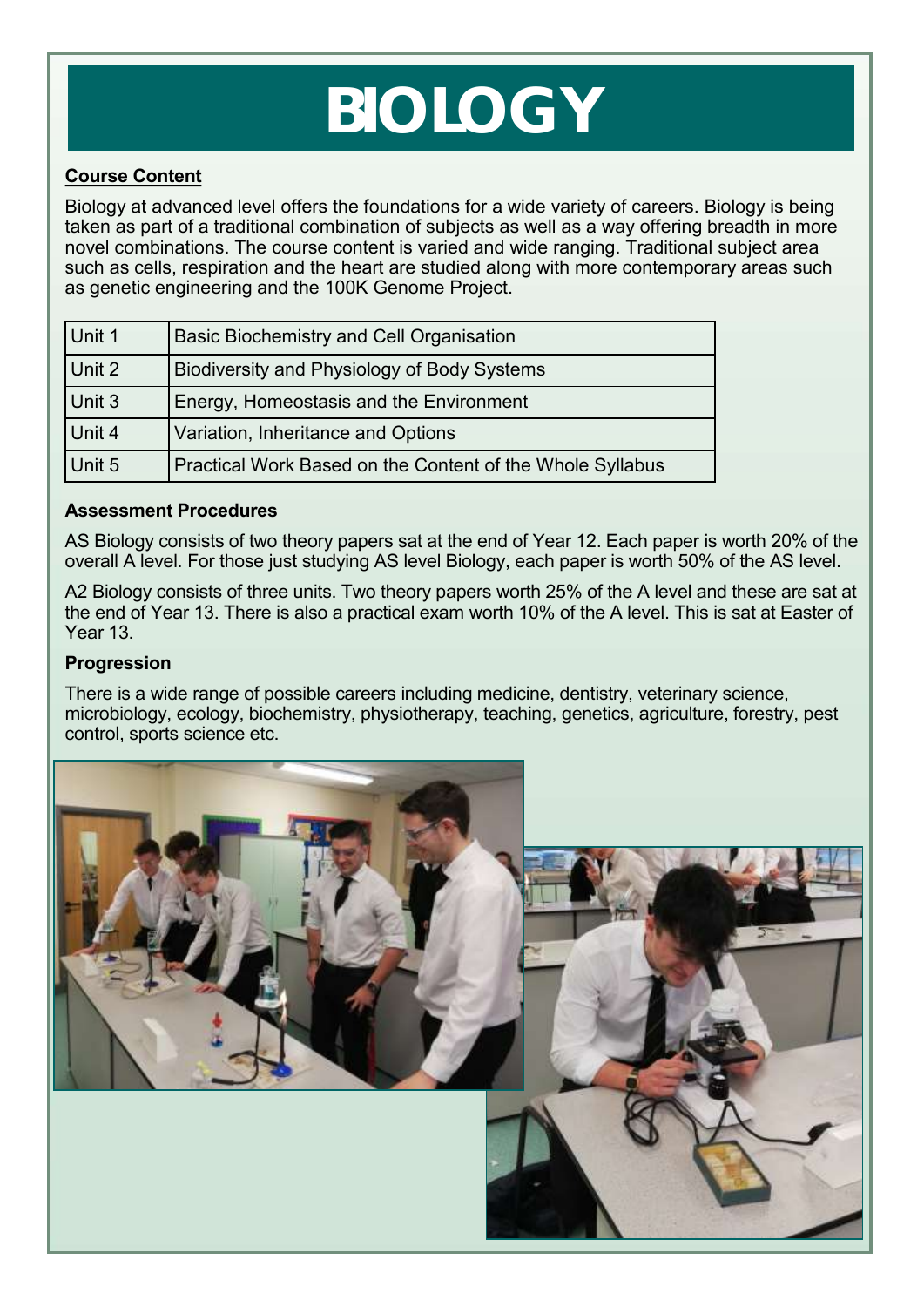# **CHEMISTRY**

### **Why study Chemistry beyond GCSE?**

Chemistry is often referred to as the 'central science' as it forms a natural bridge between so many different scientifically based subjects. It is concerned with the study of different materials and their different properties, and consequently, it can be easily applied to so many aspects and fields of modern life. Although the 'world is always changing', chemical ideas and reactions remain constant forever. Indeed a basic understanding of this subject will allow us to explain all scientific theories, ideas and phenomenon.

More importantly, the study of Chemistry in the sixth form allows students the opportunity to follow a multitude of different and extremely popular courses at University. These obviously include any medical qualification, along with any research and development, analysis and environmental aspirations.

In addition, candidates interested in any scientific based university course will find, at the very least, that Chemistry is 'preferred' or 'compulsory' to successful entry.

### **The AS Course**

Year 12 studies will develop the basic concepts learnt at GCSE through application and practical exercises.

By the end of Year 12, candidates will have successfully completed at least 24 practical tasks along with TWO examination papers.

## **The A2 Course**

Studies will develop the fundamentals explained in Year 12 through further application and will expand on their understanding of the more demanding chemical concepts.

As with Year 12, the A2 course requires TWO examination papers to be completed with the addition of a practical examination.